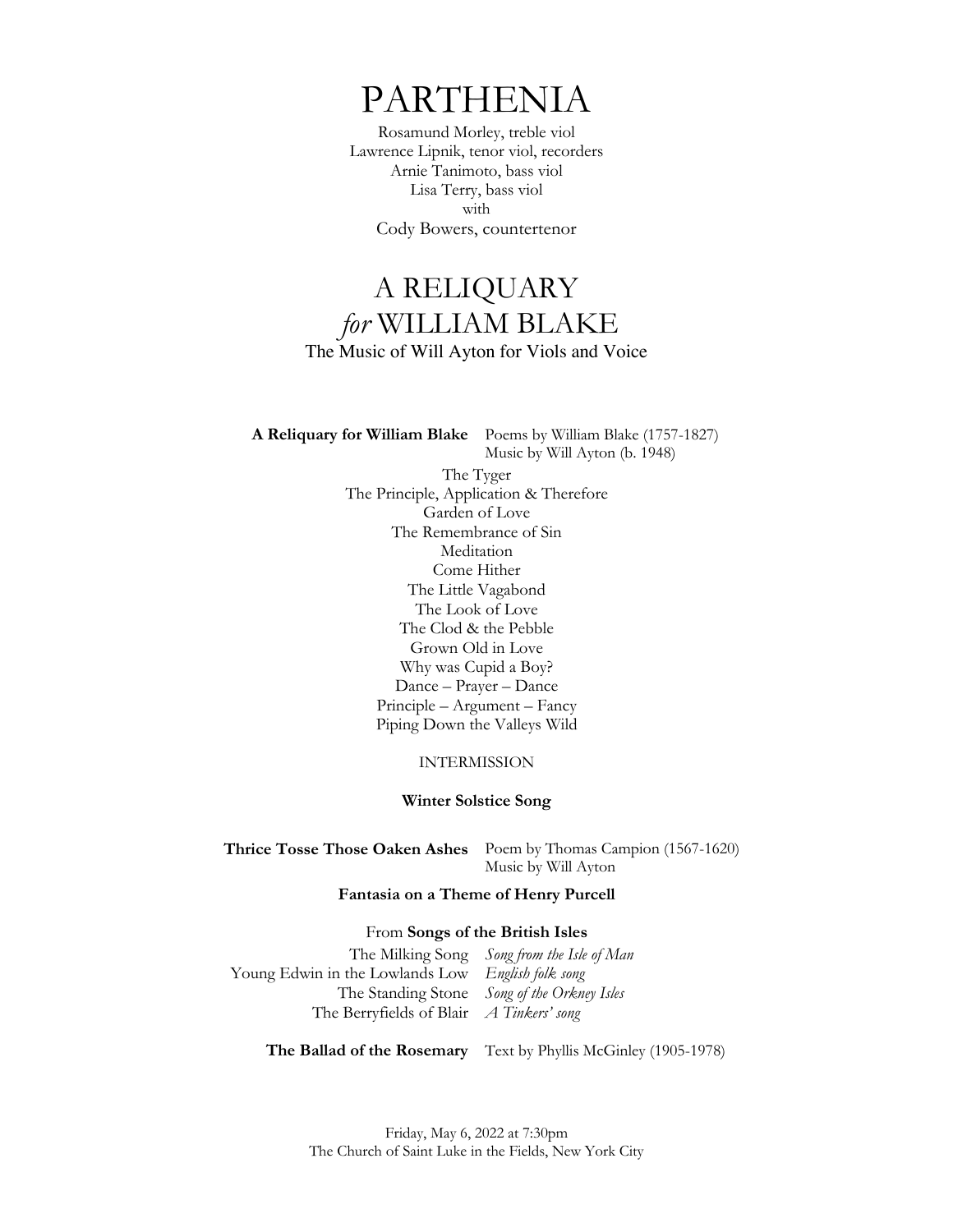his collection of the music of Will Ayton represents some of his efforts to "put new wine into old bottles." From a biblical sense this is not supposed This collection of the music of Will Ayton repressome of his efforts to "put new wine into old bottles." From a biblical sense this is not supped to work. However, the beauty of the viola da gamba's sound (the "old bottle") recommends itself to music well beyond the viol's historical period (the "new wine"). This selection of music also represents some of Will Ayton's passions: folk music, Elizabethan poetry, his Celtic heritage, his love of stories, his devotion to the art of polyphony, and his preoccupation with the philosophical and the spiritual.

William Blake (1757-1827) was a poet, painter, visionary mystic and engraver. His multifaceted work has been a constant source of contemplation, fascination, and even bewilderment for those who view his paintings and prints as well as those who read the narrative of his visions. A Reliquary for William Blake, commissioned by Edward Truettner, is another homage, a deep reverent bow to an artist, a humanist, and a mystic — a man of many dimensions. Using Blake's song lyrics and selections from his prose, these pieces attempt to musically illustrate his philosophical and spiritual credo, his view of institutionalized religion and its impositions, his understanding of human love, and finally, his own role as the perennial scribe and witness of life.

The Tyger (Songs of Experience), perhaps the most famous of his poems, begins this cycle of songs and exemplifies the way that Blake embraced the unity of the divine and the mundane along with the contrasts found in creation. Several of Blake's works reflect his disillusionment with the church. In The Garden of Love (Songs of Experience), Blake hints at what the church had been and what it had become. Along these lines, in Come Hither (Lacedemonian Instruction), Blake demonstrates his taste for the sardonic and tongue in cheek as he pokes fun at the efforts of theologians, and in The Little Vagabond (Songs of Experience), he proposes a solution to the dreary and tedious self-mortification of church services.

Blake also repeatedly contemplates the dimensions of love. In The Clod and the Pebble (Songs of Experience), he searches for the very nature of love and what it is to love. As with so many of his observations, he presents what is apparent and what is not apparent, and leaves it up to us to decide which is true. Grown Old (Satiric Verses & Epigrams) is a strange, fragmentary comment on Blake's experience in love. Its meaning is perhaps an enigma. Love, both human and divine, was one of Blake's preoccupations. His view of human love was, as with many other aspects of life's experience, penetrating and insightful, as seen in The Look of Love (Several Questions Answered).

Ayton has set some of Blake's texts in spoken recitative form. In The Principle, Application & Therefore (Principle: All Religions are One, Application & Therefore: There is No Natural Religion), Blake's three short texts expound the foundation of his spiritual credo, the unity of man and the divine. The Remembrance of Sin (Jerusalem, Chapter 2) reveals that for Blake, spirituality was clearly something more than a ledger-keeping of man's sin, on a cosmic level as well as on the level of human relationships. Indeed, the very concept of sin was in doubt in his way of thinking. And in Principle — Argument — Fancy (Principle: All Religions are One, Argument: There is No Natural Religion, Fancy: A Memorable Fancy), Blake shows us that there are other ways of thinking than the method of Descartes and Newton. Indeed, his "immense world of delight" which lies beyond our "senses five" seems to enter the realm of modern theoretical physics with its multidimensional universe. He tries to tell us that there is indeed more than "that which meets the eye."

But Blake is not all serious and otherworldly. In his song Why was Cupid a Boy? (Songs & Ballads), Blake combines his usual penetrating observation with a good dose of ironic humor. This text often causes one to smile both with humor and, if one has lived and loved enough, with understanding and empathy. And in the last song of this cycle, Piping Down the Valleys Wild (Songs of Innocence), Blake tells us who he himself is: the piper, the singer, and the eternal scribe. In every age there are those who distill the infinite into a form that we might hear, sing, and read. Their music is always there for us, we just need to listen.

*Winter Solstice Song* is taken from a set of four pieces called *Incantations for the Solar Year*. These *Incantations* are reflections of Ayton's hereditary legacy. They are in the "flavor" of Celtic music, but use no intentionally borrowed material. In *A Meditation for Bass Viol,* the performer is asked to own the piece and to play it "freely," expressive of the inner journey.

The Ayton setting of a song text by Thomas Campion (1567-1620) closely marry new musical material to the word, allowing it to govern and be the master of the musical movement. Thomas Campion is often overshadowed in his role as a poet by a galaxy of Elizabethan literary giants, but he stands forth as a master of the relationship between sound and the word. These are best seen in his lute songs. Campion creates a sympathetic vibration between the word and the psychology carried by his masterful melodies and harmonic flow. These poems are more than just song lyrics and so their ability to generate new melodies and new harmonies seems unlimited.

*Fantasia on a Theme of Henry Purcell* reflects the legacy of Purcell's great respect for the viola da gamba and for the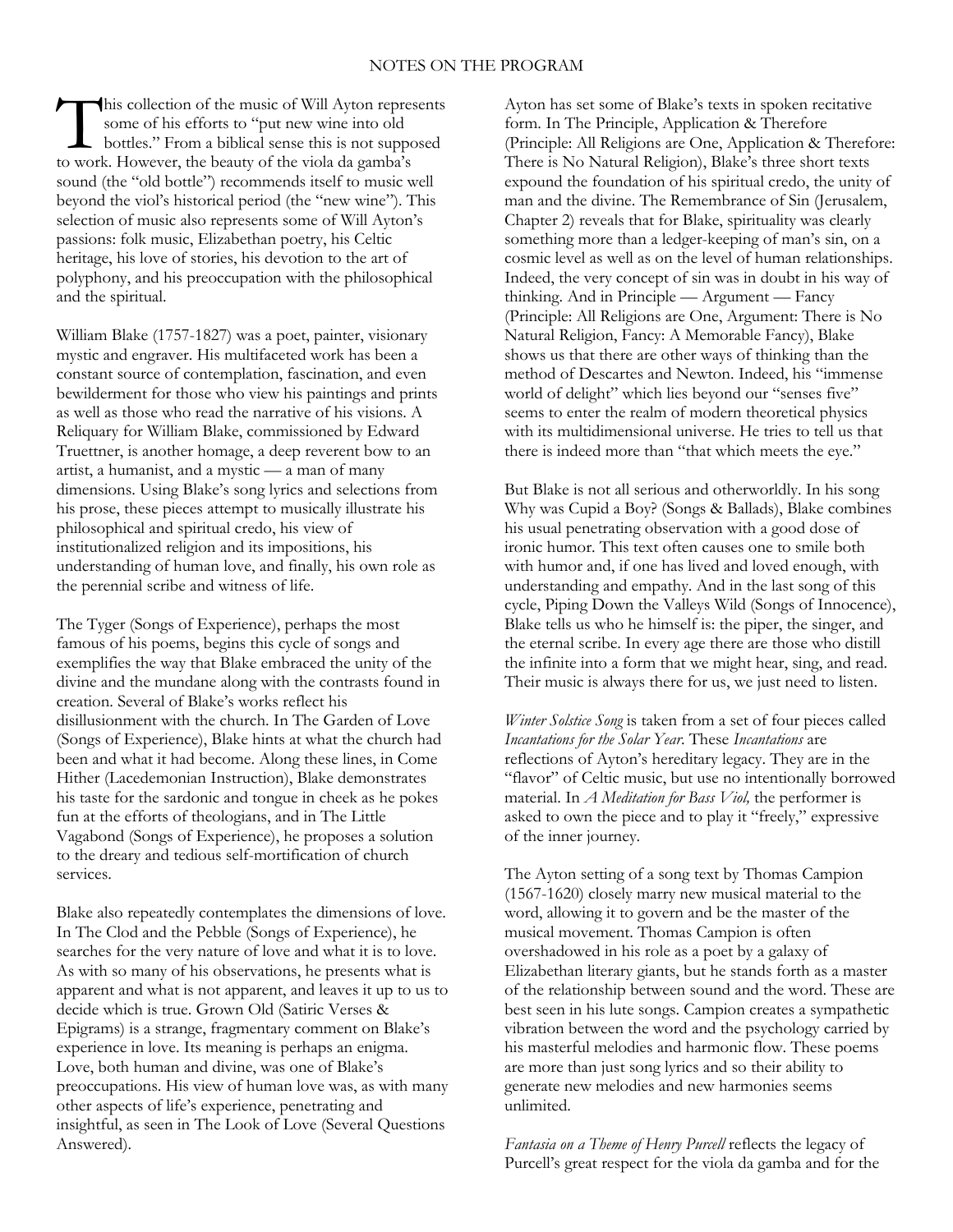art of polyphony. Every viol player must one day enter the world of Purcell's fantasias and will, with few exceptions, come away moved by the wonder of their invention. The defining characteristic of Ayton's fantasia is the contrapuntal texture, but the polyphonic flow is often interrupted by a variety of other contrasting sections within this one-movement form.

The four pieces from Ayton's Songs of the British Isles are new settings of actual folksong tunes from the Celtic

tradition of the British Isles and are drawn from a larger collection, Settings of Songs of the British Isles.

*Ballad of the Rosemary*, with text by Phyllis McGinley, was commissioned by Mary Benton for the Engelchor Consort of Princeton, New Jersey. Scored for three viols, recorder, and voice, *Ballad of the Rosemary* is a touching story proving that new inspiration can still be generated by the Christmas tradition.

~ *Will Ayton*

#### TEXTS AND TRANSLATIONS

#### **The Tyger**

Tyger! Tyger! Burning bright / In the forests of the night; What immortal hand or eye, / Could frame thy fearful symmetry? In what distant deeps or skies / Burnt the fire of thine eyes? On what wings dare he aspire? / What the hand, dare seize the fire? And what shoulder, and what art, / Could twist the sinews of thy heart? And when thy heart began to beat, / What dread hand? and what dread feet? What the hammer? What the chain, In what furnace was thy brain? What the anvil? What dread grasp, / Dare its deadly terrors clasp! When the stars threw down their spears / And water'd heaven with their tears: Did he smile his work to see? / Did he who made the

Lamb make thee? Tyger! Tyger! Burning bright / In the forests of the night;

What immortal hand or eye, / Dare frame thy fearful symmetry?

#### **The Principle, Application & Therefore**

The Principle: That the Poetic Genius is the true Man and that the body or outward form of Man is derived from the Poetic Genius. Likewise that the forms of all things are derived from their Genius, which by the Ancients was call'd an Angel and Spirit and Demon. Application: He who sees the Infinite in all things sees God. He who sees the Ratio only sees himself only. Therefore: God becomes as we are, that we may be as he is.

# **The Garden of Love**

I went to the Garden of Love, / And saw what I never had seen: A Chapel was built in the midst, / Where I used to play on the green. And the gates of the Chapel were shut, / And Thou shalt not. writ o'r the door; So I turn'd to the Garden of Love, / That so many sweet flowers bore. And I saw it was filled with graves, / And tombstones where flowers should be: And Priests in black gowns, were walking their rounds, / And binding with briars, my joys and desires.

#### **The Remembrance of Sin**

Come O thou Lamb of God and take away the remembrance of Sin. To record the Sin for a reproach: to let the Sun go down In a remembrance of the Sin: is a Woe and a Horror! A brooder of an Evil Day and a Sun rising in blood. Come then O Lamb of God and take away the remembrance of Sin.

# **Come Hither**

Come hither my boy, tell me what thou seest there. A fool tangled in a religious snare.

#### **The Little Vagabond**

Mother, dear Mother, the Church is cold, / But the Alehouse is healthy pleasant and warm;

Besides I can tell where I am use'd well, / Such usage in Heaven will never do well.

But, if at the Church they would give us some Ale, / And a pleasant fire, our souls to regale;

We'd sing and we'd pray, all the livelong day; / Nor ever once wish from the Church to stray,

Then the Parson might preach and drink and sing, / And we'd be as happy as birds in the spring:

And modest dame Lurch, who is always at Church, / Would not have bandy children nor fasting nor birch. And God like a father rejoicing to see, / His children as happy as he:

Would have no more quarrel with the Devil or barrel / But kiss him and give him both drink and apparel.

**The Look of Love**

The look of love alarms / Because tis filld with fire But the look of soft deceit / Shall Win the lovers hire.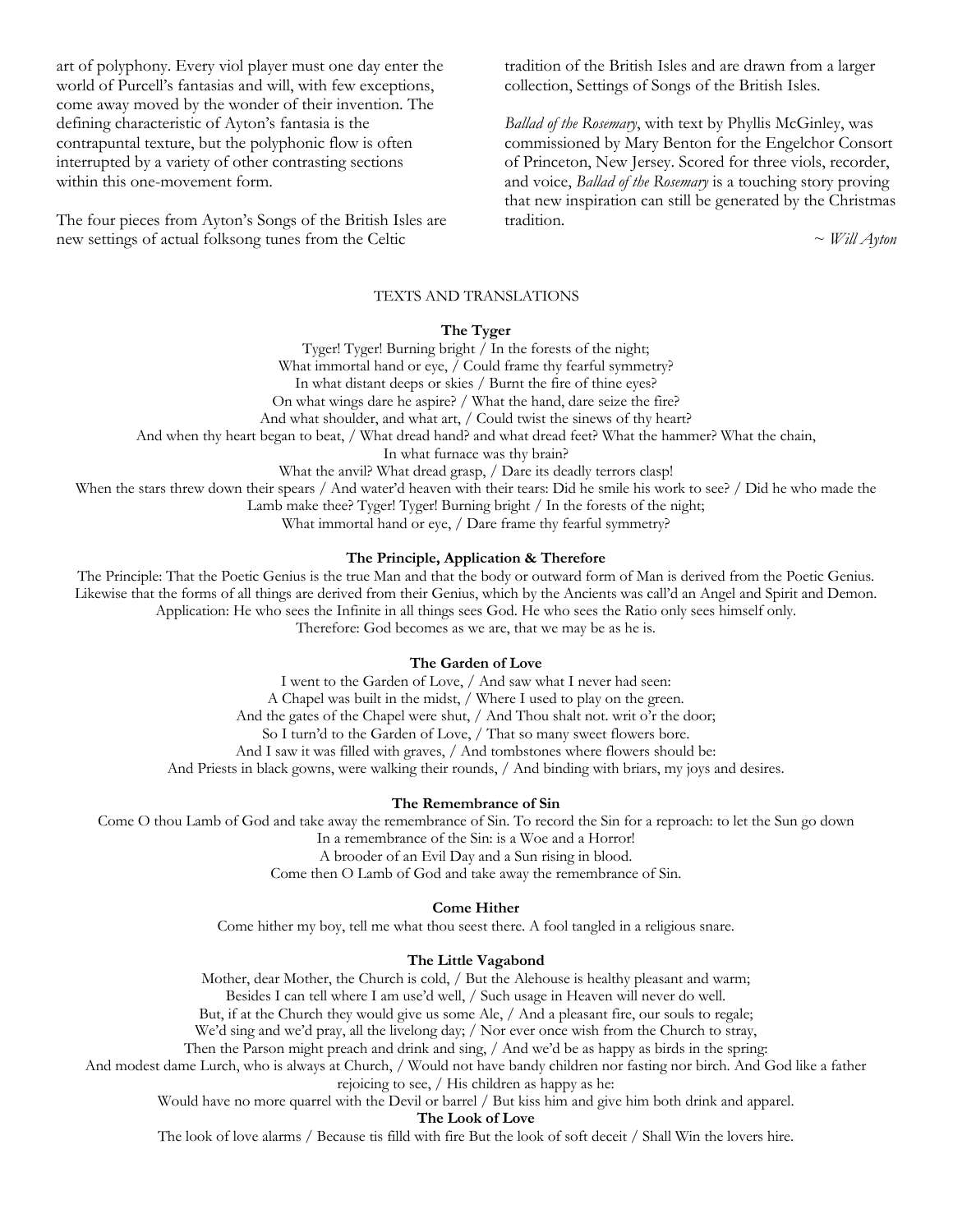#### **The Clod and the Pebble**

Love seeketh not Itself to please, / Nor for itself hath any care;

But for another gives its ease, / And builds a Heav'n in Hell's despair. So sang a little Clod of Clay, / Trodden with the cattles feet:

But a Pebble of the brook, / Warbled out these metres meet.

Love seeketh only Self to please, / To bind another to Its delight: Joys in anothers loss of ease, / And builds a Hell in Heav'ns despite.

#### **Grown Old**

Grown old in Love from Seven till Seven times Seven I oft have wished for Hell for Ease from Heaven.

#### **Why was Cupid a Boy?**

Why was Cupid a boy / And why a boy was he He should have been a Girl / For ought that I can see. For he shoots with his bow / And the Girl shoots with her Eye And both are merry and glad / And laugh when we do cry. And to make Cupid a Boy  $\bar{/}$  Was the Cupid Girls mocking plan For a boy can't interpret the thing / Till he is become a man.

And then he's so piercd with care / And wounded with arrowy smarts That the whole business of life / Is to pick out the heads of the

darts. Twas the Greeks love of war / Turnd Love into a Boy

And Woman into a Statue of Stone / And away fled every Joy.

# **Principle – Argument – Fancy**

The Principle: No man can think write or speak from his heart, but he must intend truth. The Argument: Man's perceptions are not bounded by organs of perception. Fancy: How do you know but ev'ry Bird that cuts the airy way, Is an immense world of delight, clos'd by your senses five?

#### **Piping Down the Valleys Wild**

Piping down the valleys wild / Piping songs of pleasant glee On a cloud I saw a child, / And he laughing said to me:

Pipe a song about a Lamb; / So I piped with merry chear, Piper pipe that song again / So I piped, he wept to hear.

Drop thy pipe thy happy pipe / Sing thy songs of happy chear. So I sung the same again / While he wept with joy to hear. Piper sit thee down and write / In a book that all may read. So he vanish'd from my sight. / And I pluck'd a hollow reed. And I made a rural pen, /

And I stain'd the water clear,

And I wrote my happy songs / Every child may joy to hear.

#### **Thrice Tosse Those Oaken Ashes**

Thrice tosse those oaken ashes in the ayer, / And thrice three times tye up this true-lovs knott; Thrice sitt you downe in this inchanted chaire / And murmure softe, Shee will or she will not. Goe burne those poysoned weeds in that blew fyre, / This Cypress gathered out a dead mans grave, These Scretch-owles fethers and the prickling byer / That all thy thronye cares an end may have. Then come you fairyes, daunce with mee a round, / Daunce in a Circle, let my Love be Center, Melodiously breath an inchanted sound, / Melt her hard harte, that some remorse may enter.

In vayne are all the Charmes I can devise; / She hath an arte to breake them with her eyes.

—*Thomas Campion* 

#### **The Ballad of the Rosemary**

Rosemary, lily, lilac tree, / Kind in the dooryards thrive all three, / But kindest of them is the Rosemary. When Mary rode to Egypt / Who bore the Christmas King, Flowers along the wayside / Began blossoming. To fill His path with fragrances / The lilac lifted up Her proud and plumy branches, / The lily spread her cup. And only the green rosemary, / Born petal-less and mild, Grieved that it owned no benison / Of sweetness for the Child. The evening fell in perfume, / In perfume rose the day. Said Mary, "Out of weariness / We'll make a moment's stay. Beside this running river, / Here where the willows lean, I'll set the baby sleeping / And wash his garments clean." But when the clothes were wholesomer, / Where could she hang them all? "The lily breaks beneath them, / The lilac stands too tall." So on the trembling rosemary / She laid them one by one, And strong the rosemary held them / All morning to the sun. "I thank you, gentle Rosemary. Henceforward you shall bear Blue clusters for remembrance / Of this blue cloak I wear;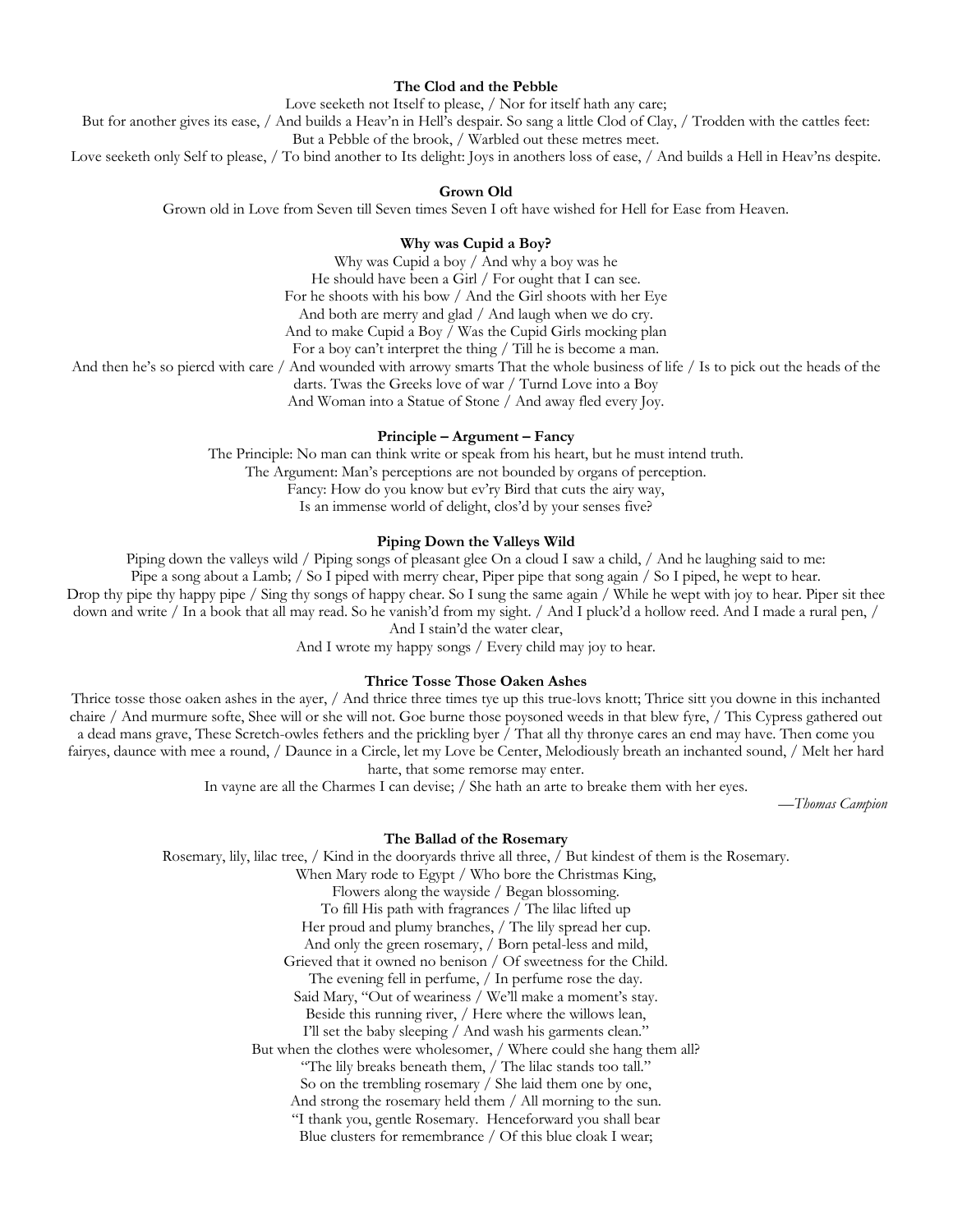*~ Phyllis McGinley*

# ABOUT THE ARTISTS

The viol quartet PARTHENIA brings early music into the present with its repertoire that animates ancient and fresh-commissioned contemporary works with a ravishing sound and a remarkable sense of ensemble. These "local early-music stars," hailed by The New Yorker and music critics throughout the world, are "one of the brightest lights in New York's early-music scene." Parthenia is presented in concerts across America, and produces its own series in New York City, collaborating regularly with the world's foremost early music specialists. The quartet has been featured in prestigious festivals and series as wide-ranging as Music Before 1800, the Harriman-Jewell Series, Maverick Concerts, the Regensburg Tage Alter Musik, the Shalin Lui Performing Arts Center, the Pierpont Morgan Library, the Metropolitan Museum of Art, the Yale Center for British Art, Columbia University's Miller Theatre, and the Cathedral of St. John the Divine. Parthenia's most recent tour was to Venice, Italy, with soprano Sherezade Panthaki, to perform at The Brooklyn Rail's collateral event at the 2019 Venice Biennale. Parthenia's repertoire ranges from the golden age of the viol in Elizabethan England, to the complete viol fantasies of Henry Purcell, to *Al Naharot Bavel* which features works by Jewish Renaissance composers, and the ensemble commissions and premieres new works regularly.

Parthenia has recorded *As it Fell on a Holie Eve* - *Music for an Elizabethan Christmas*, with soprano Julianne Baird, *Les Amours de Mai*, with Ms. Baird and violinist Robert Mealy, *A Reliquary for William Blake*, *Within the Labyrinth*, and *The Flaming Fire,* with vocalist Ryland Angel and keyboard player Dongsok Shin. Parthenia's newest CD release features composers Kristin Norderval, Frances White, and Tawnie Olson: *Nothing Proved: New works for viols, voice, and electronics.* 

> More information about Parthenia is available at parthenia.org. Parthenia is represented by *GEMS Live!* Artist Management and records for MSR Classics

Award-winning countertenor CODY BOWERS is a native of Newnan, Georgia where he grew up with a love of music and singing. Mr. Bowers found his countertenor voice in The Spivey Hall Children's Choir based in Metro-Atlanta. Mr. Bowers earned the degree Bachelor of Music from the College-Conservatory of Music at the University of Cincinnati, and later earned a Master of Music degree in Voice performance at Rice University as the Rita C. Handley-Bollinger Endowed Fellow of Voice and Opera. Mr. Bowers is a 2022 National Semifinalist and three-time District Winner of the Metropolitan Opera Laffont Competition, and a George London Foundation Encouragement Award Recipient. Mr. Bowers is an avid performer on the concert stage and has been featured as an ensemble singer and soloist in the United States, North America and Europe, and has performed with Parthenia Viol Consort, Handel & Haydn Society, Boston Camerata, Bach Akademie Charlotte, Bach Society Houston, The Henry Purcell Society of Boston, VAE: Cincinnati's premier choral ensemble, Collegium Cincinnati, The Choir of The Church of the Advent, and Ensemble Altera. Mr. Bowers is an active teacher in the greater Boston area and before that taught privately in Georgia, Ohio, and Texas. Mr. Bowers served as a member of the staff at Rice University as a Speech Coach for members of the Rice community seeking to develop their skills in oratory and public presentation.

Cody Bowers is a student of Lynn Eustis and is represented by Gloria Parker at Insignia Artists Management.

WILL AYTON, the youngest of four children, was born in 1948 in Jingyuan, Kansu province, China, of missionary parents. He received a BME from Shenandoah Conservatory of Music, a MME from New England Conservatory of Music, and a DMA in Music Theory and Composition from Boston University. He currently lives with his wife, Nancy, in Providence, Rhode Island. He has spent most of his professional years as a professor of music at Roger Williams University in Rhode Island, as well as directing and performing with various ensembles (viola da gamba) and stealing as much time as possible for composing. Now that he is retired, he is spending more time composing as well as exploring the potential of his not-so-green thumb growing vegetables as well as feeding his squirrel and bird friends.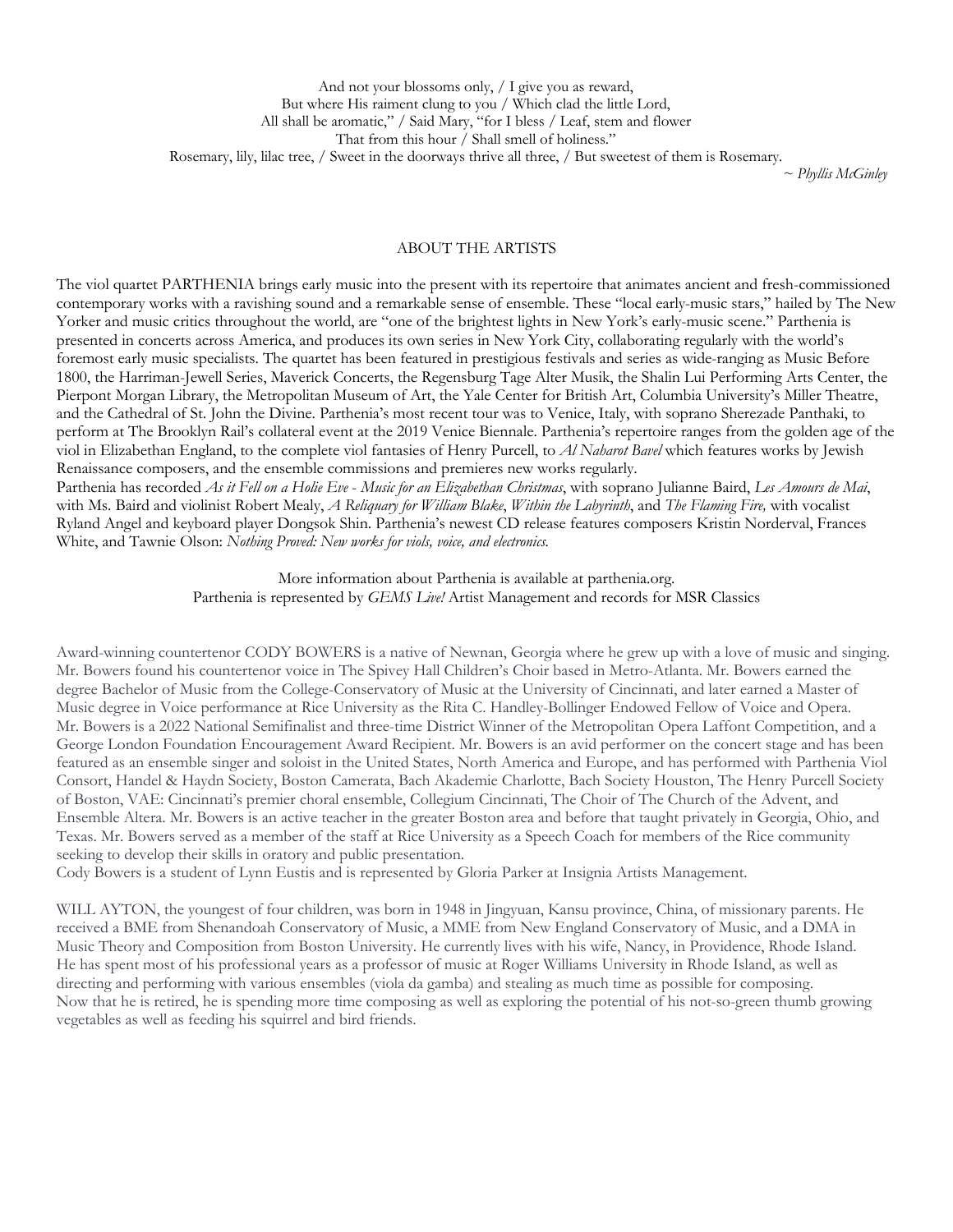# ABOUT THE VIOL

The viol, or viola da gamba, is a family of stringed instruments celebrated in European music from the Renaissance to the Enlightenment. Today on both sides of the Atlantic, soloists as well as viol groups—known as "consorts"—have rediscovered the lost repertoire and ethereal beauty of this early instrument. The viol was first known as the "bowed guitar" (vihuela da arco), a joint descendent of the medieval fiddle and the 15th-century Spanish guitar. Unlike its cousin, the arm-supported violin (viola da braccio), the viol is held upright on the leg (gamba) or between the legs; its bow is gripped underhand; and its body is made of bent or molded wood. These characteristics lend a distinctive lightness and resonance to viol sound that have inspired a wave of new works by 21stcentury composers and a growing enthusiasm on the part of international audiences.

#### **Parthenia acknowledges the following people and organizations for help in making this concert possible:**

David Shuler, Director of Music and Organist, and the staff of the Church of Saint Luke in the Fields; Gene Murrow, Naomi Morse, and John Thiessen of Gotham Early Music Scene; Holly Weiss, concert assistant; Peter Karl, recording engineer; Asaf Blasberg, videographer; Colleen Cody, season graphics design; Kieran Walsh, website blog; Abby Elsayed, social media.

> *Artist Representation* GEMS Live! Arts Management

*Publicity* Jeffrey James Arts Consulting

# **PARTHENIA BOARD OF DIRECTORS**

David Glaser, *President* Mark Slobin, *Vice President* Gary Thor Wedow, *Secretary* Genevieve Christy, *Treasurer*









Parthenia's concert season is made possible by the New York State Council on the Arts, with the support of Governor Kathy Hochul and the New York State Legislature. Parthenia is a sponsored organization of the New York Foundation for the Arts, and is a member of Early Music America and Chamber Music America.